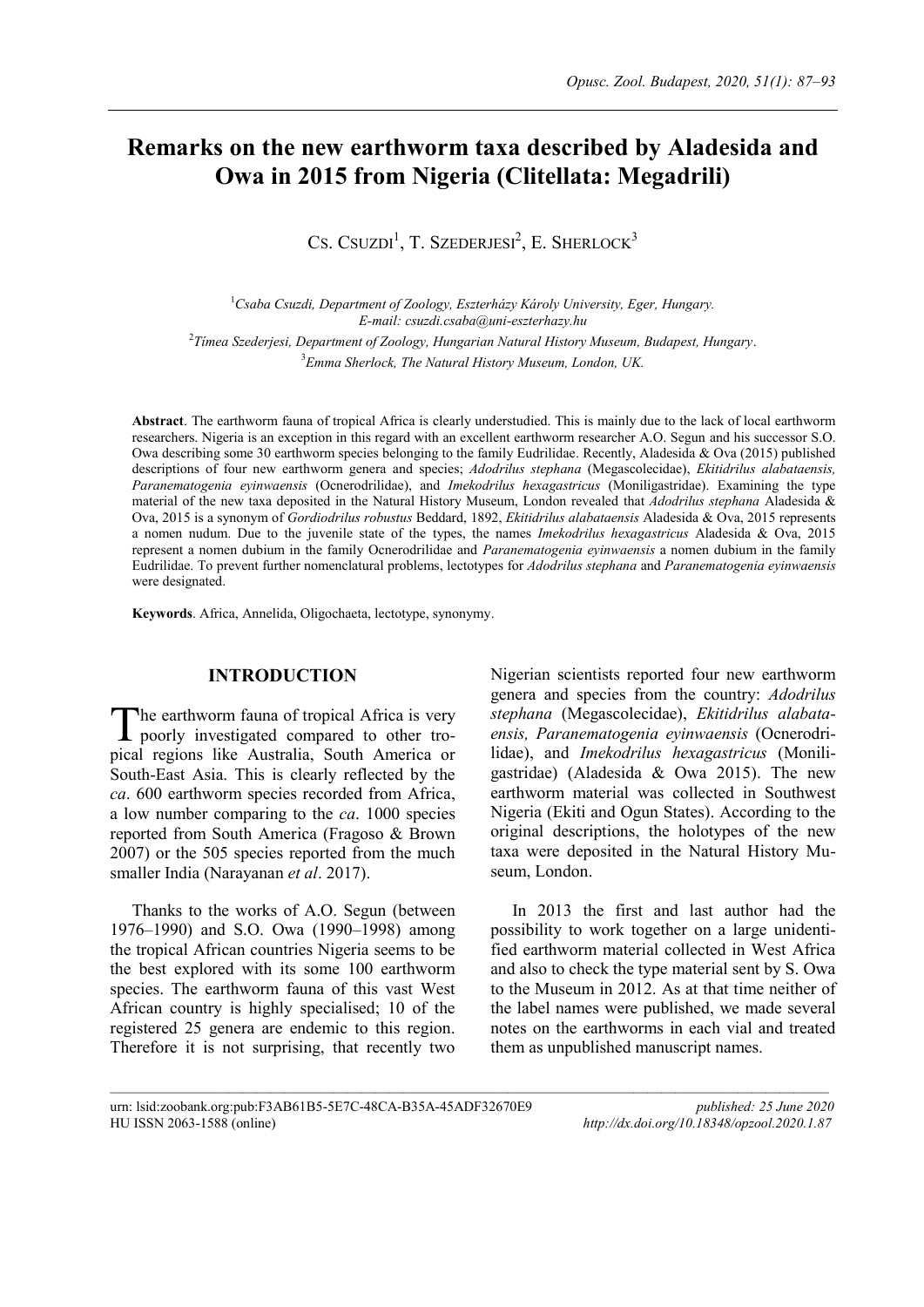In the meantime, descriptions of four new genera by Aladesida & Owa (2015) were published. As all the proposed new names were recorded as problematic or synonyms in our original notes here, we re-examined the type material and concluded that *Adodrilus stephana* Aladesida and Owa, 2015 is a synonym of the African peregrine *Gordiodrilus robustus* Beddard, 1892, *Ekitidrilus alabataensis* Aladesida and Owa, 2015 belongs also to *Gordiodrilus rubustus* but the name is a nomen nudum because, due to a typesetting error its description lacks explicit indication of describing a new species (ICZN Art 16.1). *Imekodrilus hexagastricus* Aladesida and Owa, 2015 is an ocnerodrilid species reminiscent of *Nematogenia lacuum* (Beddard, 1893) however, the holotype is completely juvenile. The fourth new taxon *Paranematogenia eyinwaensis* Aladesida and Owa, 2015 belongs to the eudrilid subfamily Pareudrilinae Beddard, 1894 close to the genus *Pareudrilus* Beddard, 1894 however; due to the juvenile state of the two syntypes its exact position cannot be determined.

# **MATERIAL AND METHODS**

The type material deposited in the Natural History Museum, London was examined using a Nikon SMZ600 stereo microscope. According to the original description the holotypes of the new taxa from Nigeria was deposited in the Museum. Whenever we have found several specimens of a species present, lectotypes were designated to avoid further nomenclatural problems.

# **TAXONOMY**

#### **Family Ocnerodrilidae Michaelsen, 1900**

#### *Gordiodrilus robustus* **Beddard, 1892**

*Adodrilus stephana* Aladesida & Owa, 2015: 102–103. **syn. nov.**

*Material examined*. *Adodrilus stephana* Aladesida & Owa, 2015 genus et sp. novo Syntypes,



**Figures 1–4.** *Adodrilus stephana* Aladesida & Owa, 2015. 1 = vial label, 2 = habitus fro lateral view, 3 = clitellar region from ventral view,  $4 =$  spermathecae.  $fp =$  female pore,  $pap =$  papillae,  $prp =$  prostate pores.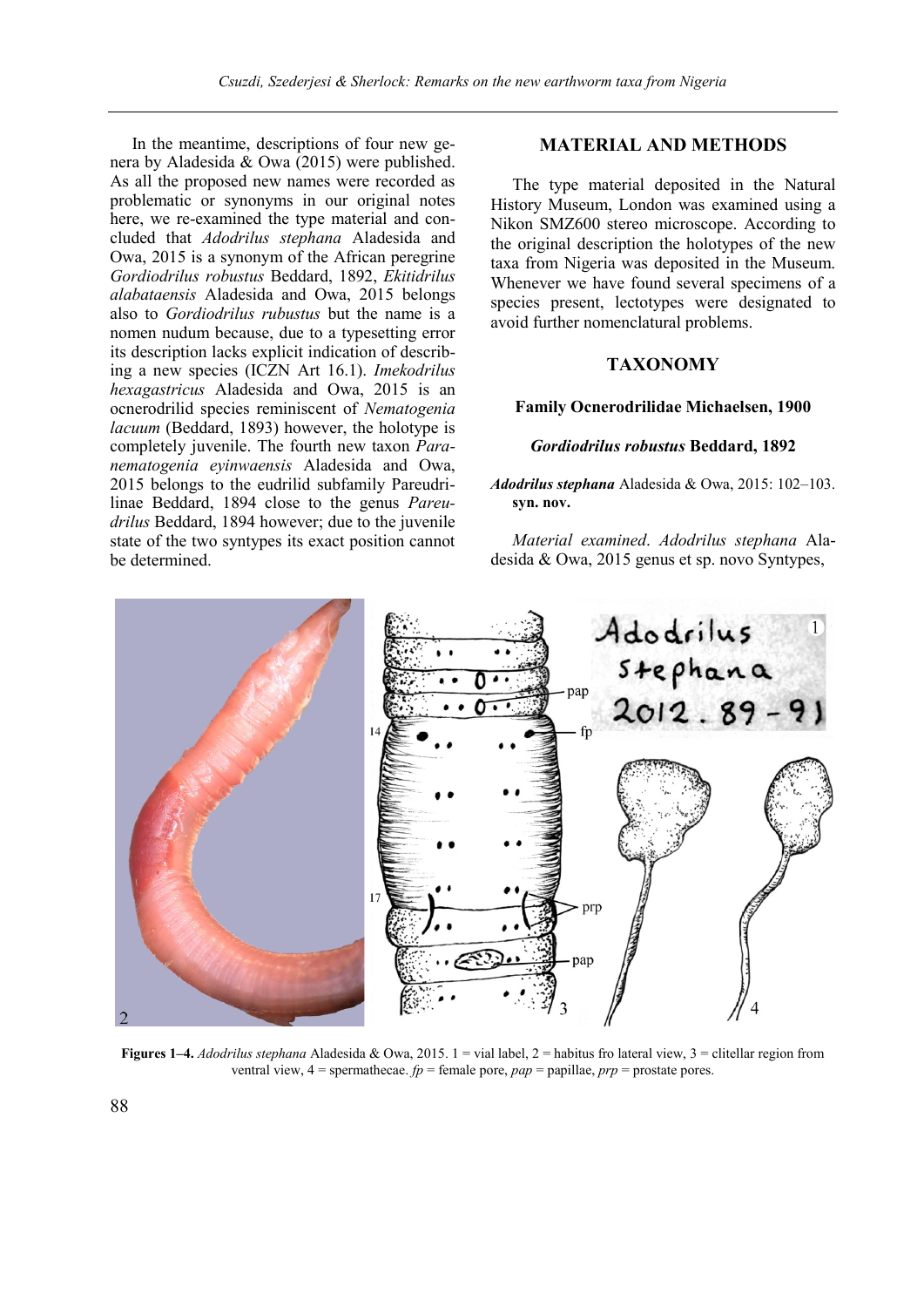NHM2012.89–91 three clitellate specimens. Nigeria, Ekiti state, Ado-Ekiti. 8/7/2008. Leg. Adeyinka Aladesida.

[https://data.nhm.ac.uk/object/67df079f-5dce-](https://data.nhm.ac.uk/object/67df079f-5dce-496d-951c-d7258cd8d0de/1583798400000)496d [-951c-d7258cd8d0de/1583798400000](https://data.nhm.ac.uk/object/67df079f-5dce-496d-951c-d7258cd8d0de/1583798400000)

*Description*. Dimensions of the specimens 36*x*2 mm, segment no. 97; 41*x*2 mm, segment no. 96; 50x2 mm, segment no. 107. Colour preserved brownish, alive unknown. Head prolobous. First dorsal pore in 11/12. Setae closely paired, setal ratio of the longest specimen *aa*:*ab*:*bc*:*cd*:*dd* = 5:1:8.5:1:22. Nephridial pores not seen.

Clitellum well developed, saddle-shaped on segments 14–17. Prostatic pores on 17–18 in setal line *b* connected by straight seminal groves. Male pores not seen. Female pores small dots on 14, praesetal and lateal to *b*, *ca*. half way between *b* and *c* on the lateral edge of the clitellum. Spermathecal pores paired in 6/7–7/8 in setal line *b*. Glandular papillae small, midventral on 12, 13 and a large prominent glandular pad between *aa* on 19.

*Internal characters*. Muscular gizzard vestigial in 7 and strong in 8. Septa 5/6–7/8 thickened. Calciferous glands in 9, single, with bifid ventral projection. Excretory system holoic, avesiculate. Last pair of hearts in 11. Testes in 10, 11 covered some free sperms, vesicles one pair in 12. Ovaria large in 13. Spermathecae two pairs with a very long and thin, in some part spiral duct and large, more or less oval ampoule. Prostates small simple tubes confined to their own segments. Penial setae lacking.

*Remarks*. According to the original description "*The holotype has been reposited at the British Museum of Natural History, while the syntype is at the Museum of Natural History, Olabisi Onabanjo University, Ago-Iwoye, Nigeria*". In NHM London there are 3 specimens with registration number NHM2012.89–91 which should be regarded as syntypes. As the species was described on eight specimens, a further five exemplars were deposited in the Museum of Natural History, Olabisi Onabanjo University, Ago-Iwoye, Nigeria. To avoid further problems here we

designate the largest specimen with 107 segment number as *lectotype* with registration number NHM2012.89.

The authors relegated these specimens to the family Megascolecidae, because they thought that there is only one pair of "bag-shaped" prostates in 17/18. In reality there are two pairs of highly coiled tubular prostates in 17 and 18. Also, the authors did not recognize the first pair of spermathecae in segment 7 which is usually smaller than the next ones in segment 8 and are folded under the oesophagus and if empty, hard to recognize.

The fused calciferous glands, the characteristic spermathecae and the papillae on segments 12, 13 and 19 clearly prove that these specimens belong to the local peregrine *Gordiodrilus robustus* Beddard, 1892 of the family Ocnerodrilidae.

## *Ekitidrilus alabataensis* Aladesida & Owa, 2015: 105– 106. **nomen nudum**

*Material examined*. *Ekitidrilus alabataensis*  Aladesida & Owa, 2015 Syntypes, NHM2012.74– 75 three clitellate specimens. Nigeria, Ekiti state and Ogun state; Ado-Ekiti. 8-12/7-9 2008-2009. Leg. Adeyinka Aladesida.

[https://data.nhm.ac.uk/object/579f103c-04e0-](https://data.nhm.ac.uk/object/579f103c-04e0-4880-a02b-0dbded201e65/1583366400000) [4880-a02b-0dbded201e65/1583366400000](https://data.nhm.ac.uk/object/579f103c-04e0-4880-a02b-0dbded201e65/1583366400000)

*Description*. Length of the largest specimen 36 mm, diameter after clitellum 1.5 mm. Segment number 93, tail missing. Length of the smaller specimen 35 mm, diameter 1.5 mm, segment no. 97. The smallest but clitellate specimen 20 mm in length and 1 mm in diameter, segment no. 89. Colour preserved brownish, alive unknown. Head prolobous. First dorsal pore in 11/12. Setae closely paired, setal ratio *aa*:*ab*:*bc*:*cd*:*dd* = 4.4:1:6.7:1:22.2. Nephridial pores not seen.

Clitellum saddle-shaped on segments 14–17. Prostatic pores on 17–18 in setal line *b* connected by straight seminal grooves. Male pores not seen. Female pores small dots on 14, praesetal and lateal to *b*, *ca*. half way between *b* and *c*. Spermathecal pores paired in 6/7–7/8 in setal line *b*.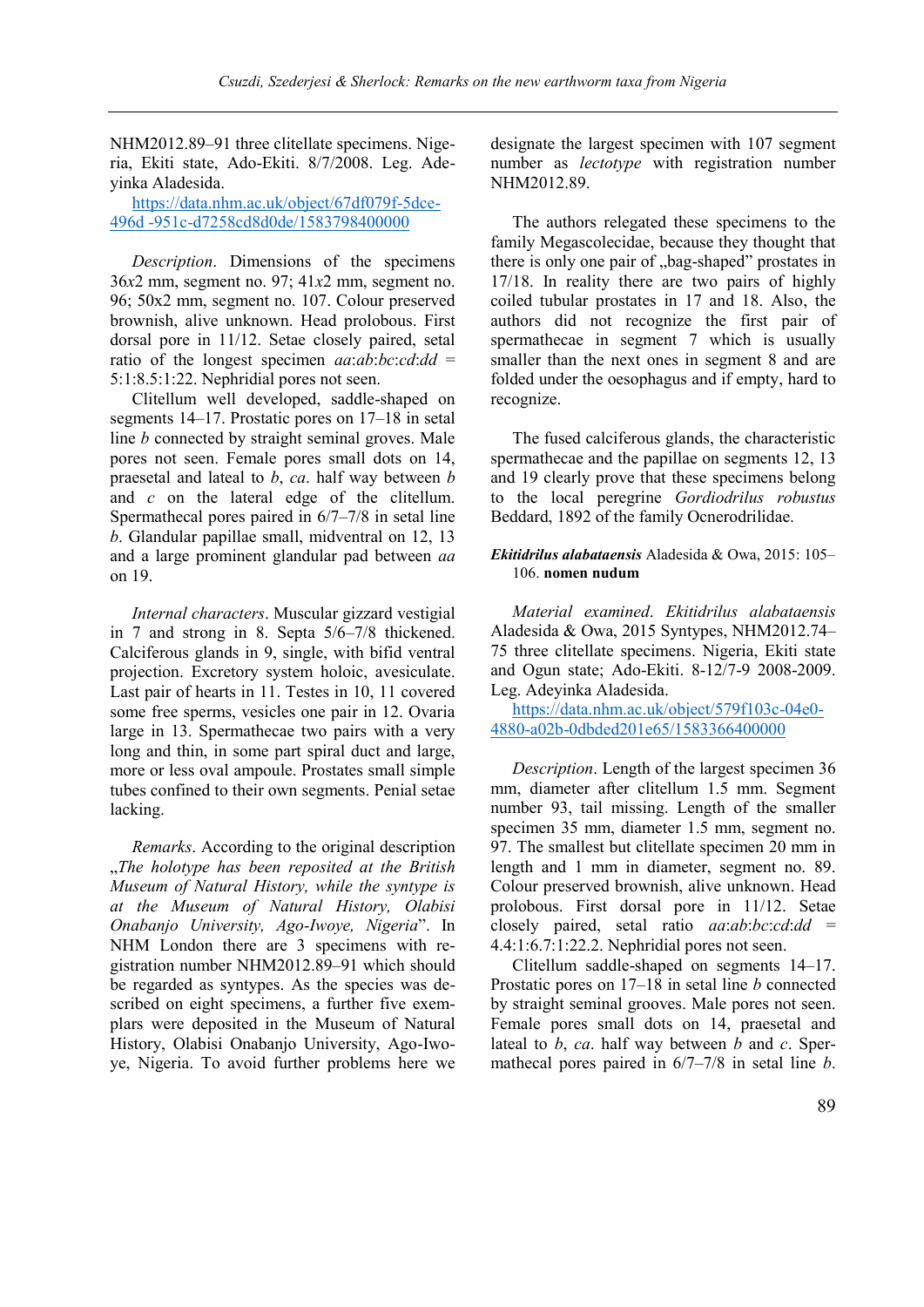Glandular papillae small, midventral on 12, 13 and a larger on 19.

*Internal characters*. Muscular gizzard small in 7 and strong in 8. Septa 5/6–7/8 slightly thickened, 8/9–11/12 moderately strengthened. Calciferous glands in 9, single, with bifid ventral projection. Excretory system holoic, avesiculate. Testes, funnels, vesicles and ovaria missing. Spermathecae two pairs with a very long and thin, in some part spiral duct and small irregularly sackshaped ampoule. Prostates small simple tubes confined to their own segments. Penial setae lacking.

*Remarks*. The worms, according to their rudimental gizzard in 7 and a large one in 8, the unpaired calciferous gland and characteristic shape of spermathecae clearly belong to the regional peregrine *Gordiodrilus robustus*. All the two specimens possess slightly degenerated prostates and lack any sign of sperm in the spermathecae, however the clitellum were more or less developed.

Due to a printing error, the name *Ekitidrilus alabataensis* appears only in the abstract and on p. 106 in the legends of figure 3a. Seemingly the line stating the taxon as new is missing on p. 104 because, after the etymology of an other new taxon *Paranematogenia eyinwaensis* again comes the heading: "Type locality" which is Ado-Ekiti and Alabata. According to the Code of Zoological Nomenclature "*All names: intention of authors to establish new nominal taxa to be explicit. Every new name published after 1999, including new replacement names (nomina nova), must be explicitly indicated as intentionally new"* and according to Recommendation 16A: *Means of explicitly indicating names as intentionally new. To avoid uncertainty about their intentions, authors proposing new names (nomina nova), including new replacement names, are advised to make their intentions explicit by using in headings, or at first use of new names in proposals, appropriate abbreviations of Latin terms such as ..."sp. nov.", "ssp. nov.", or some strictly equivalent expression such as ..."new species", "new* 

*subspecies, ..."n. sp.", "n. ssp."* (ICZN Art 16.1). As such kind of indication is missing here and also one can only guess which name the description belong to the name in the abstract and in the figure caption "*Ekitidrilus alabataensis"*  should be regarded as nomen nudum.

Under the heading Type material, the authors write that the *"The holotype has been reposited at the British Museum of Natural History, while the syntype is at the Museum of Natural History, Olabisi Onabanjo University, Ago-Iwoye, Nigeria*" However, in the Natural History Museum, London the vial registered under No. 2012.74-75 contains 3 specimens with locality Ado-Ekiti. As in the paper the authors state that they had two clitellate specimens from Ado-Ekiti and three from Alabata, the third very small but clitellate specimen in the vial either was overlooked by the authors or accidentally one specimen from Alabata was also put into the vial sent to NHM, London.

#### **Ocnerodrilidae sp. juv.**

#### *Imekodrilus hexagastricus* Aladesida & Owa, 2015: 101–102. **nomen dubium**

*Material examined*. *Imekodrilus hexagastricus*  Aladesida & Owa, 2015 Holotype, NHM2012.72 one juvenile specimen. Nigeria, Imeko. 10/9/ 2009. Leg. Adeyinka Aladesida.

[https://data.nhm.ac.uk/object/5c7279f6-2202-](https://data.nhm.ac.uk/object/5c7279f6-2202-4041-a335-f6ad56317187/1583798400000) [4041-a335-f6ad56317187/1583798400000](https://data.nhm.ac.uk/object/5c7279f6-2202-4041-a335-f6ad56317187/1583798400000)

*Description*. Length 82 mm, diameter 2 mm, segment no. 194. Colour pale pigmentation lacking. Head epilobous. First dorsal pore in 8/9. Setae closely paired, setal ratio of the longest specimen *aa*:*ab*:*bc*:*cd*:*dd* = 5:1:8.5:1:22. Nephridial pores not seen. The specimen completely juvenile, no clitellum and genital pores seen.

*Internal characters*. Muscular gizzard small in 7 and 8. No septa thickened, but the inner organs lacking except a small piece of the oesophagus bearing a paired, forward projecting calciferous glands in 9? The excretory system holoic avesiculate. The intestine lacks typhlosolis.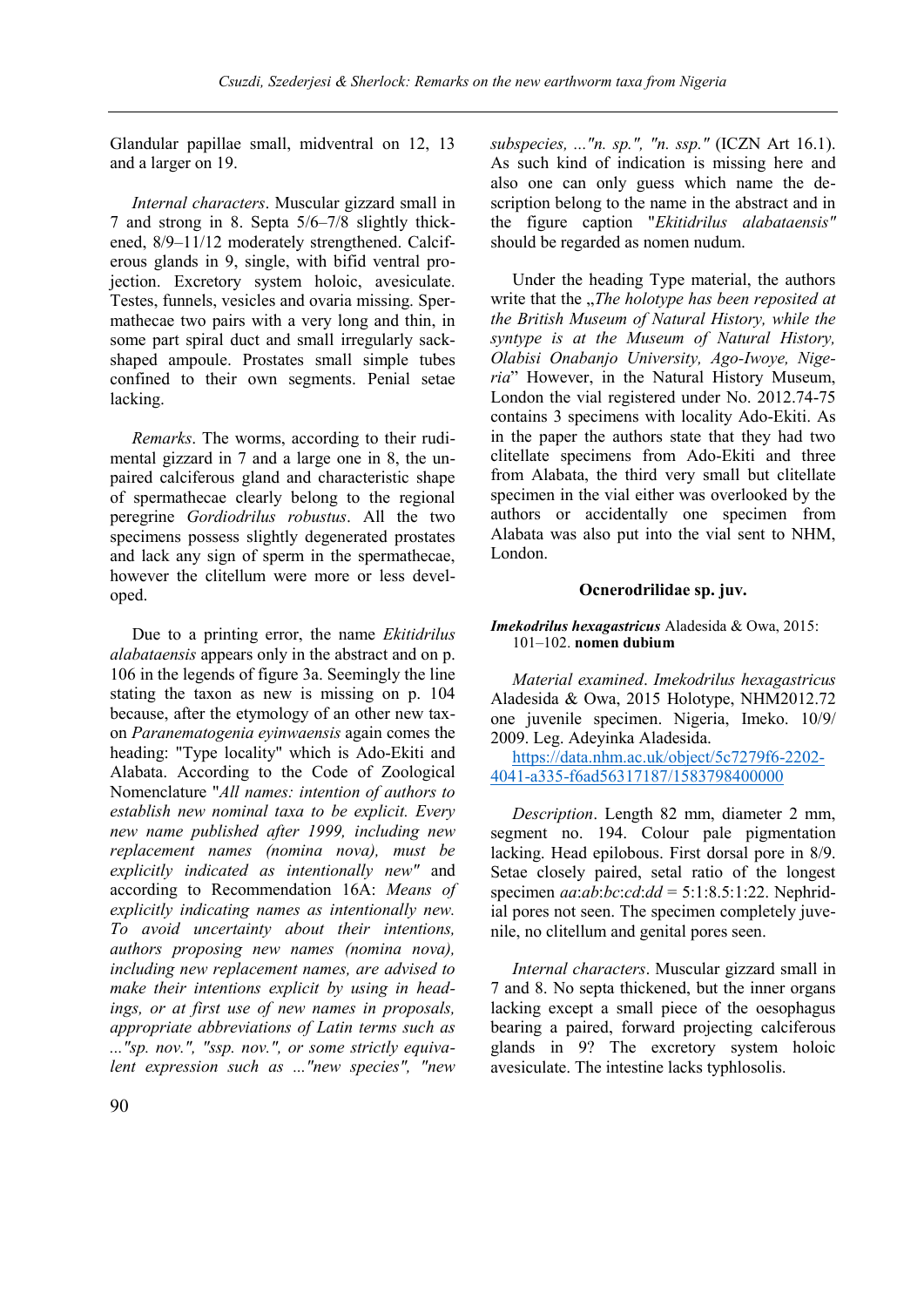*Remarks*. According to the original description, three aclitellate specimens were collected in Imeko, Ogun State, Nigeria. The holotype was deposited in NHM, London and the two paratypes ("syntype" in the original description) in the Natural History Museum, Olabisi Onabanjo University, Ago-Iwoye, Nigeria.

The holotype specimen is completely juvenile. According to the description, the last pair of hearths is in 11 which, in combination with the paired calciferous glands in 9? and two small gizzards in 7(?) and 8(?) place this specimen in the family Ocnerodrilidae and not Moniligastridae as in the original description. In appearance, the specimens has some similarity to a larger *Nematogenia lacuum* (Beddard, 1893) specimen but without developed genital characters it cannot be placed into any ocnerodrilid genus reliably.

#### **Family Eudrilidae Claus, 1880**

#### **Pareudrilinae sp. juv.**

#### *Paranematogenia eyinwaensis* Aladesida & Owa, 2015: 104. **nomen dubium**

*Material examined*. *Paranematogenia eyinwaensis* Aladesida & Owa, 2015 Syntype, NHM 2012.78-80 three juvenile specimens. Nigeria, Ogun state, Eyinwa. 12/7/2009. Leg. Adeyinka Aladesida.

[https://data.nhm.ac.uk/object/ca9d711e-52bf-](https://data.nhm.ac.uk/object/ca9d711e-52bf-42c5-9a65-39473b662253/1589414400000)[42c5-9a65-39473b662253/1589414400000](https://data.nhm.ac.uk/object/ca9d711e-52bf-42c5-9a65-39473b662253/1589414400000)

*Description.* Dimensions of the specimens: 105*x*2 mm, segment no. 221; 55*x*2 mm, segment no. 126, tail missing; 55x1.5 mm, segment no. 168. Colour pale. Head epilobous, dorsal pores lacking. Setae *ab* and *cd* closely paired, setal ratio  $aa:ab:bc:cd:dd = 8.8:1.3:4.1:1:21$ , after the prostatic pores the setal distance *aa* gradually became larger and *ab* smaller resulted in a very strange setal position with all the four setal line running laterally close to each other *aa*:*ab*:*bc*:*cd*:*dd* = 16:1.1:2:1:250. Nephridial pores aligned in setal line *d*. Clitellum not visible, the specimens completely juvenile, only the prostatic pores can be seen as paired, small, keeled Y-shaped slits between *a*–*a* in 17. Female pores and spermathecal pores not seen.

*Internal characters*. Muscular gizzard large in 5. Septa 6/7–8/9 slightly thickened. Calciferous glands lacking, but there is a calciferous gland like vascularization at the end of the oesophagus in 17–18. Last hearts possibly in 12, small moniliform. Testes and sperm funnels in 11. Vesicles one pair, long coiled tube running dorsally between 12–14. Ovo-spermathecal apparatus just poorly developed, an ovisac and the oviduct seen opening in the setal line *d* in 14. Prostates small euprostates in developing stage in 17 and the clearly seen male duct join the prostates at the neck. Developing penial setae present in 17 and also the setae in 14–16 developed as genital setae. Nephridial system holoic, vesiculate. Nephridial bladders simple sausage-shaped. Intestine begins abruptly in 20, typhlosolis present as shallow dorsal ridge.

*Remarks*. Under the heading Type material, the authors write that the *..The holotype has been reposited at the British Museum of Natural History, while the syntype is at the Museum of Natural History, Olabisi Onabanjo University, Ago-Iwoye, Nigeria*" However, in the Natural History Museum, London the vial registered under No. NHM2012.78-80 contains 3 specimens with locality Nigeria, Ogun state, Eyinwa. All the three specimens are juvenile but the smallest one lacks any sign of genital pores and also its setal arrangement is different from that of the two larger specimen. As in the original description there are three adult and one juvenile specimen here we designate the most grown broken specimen as lectotype with registration number NHM2012.78.

Unfortunately in the original description there are no dimension data and the specimen at hand differ completely from the original description; only the presence of a large oesophageal gizzard, the metandric male apparatus and the prostates in 17 fit. There are no calciferous glands in 9, but the oesophagus is slightly lobate between segments 8–10. A spermathecae in 8 completely lacking, might be it was mistaken for the well developed nephridial bladder.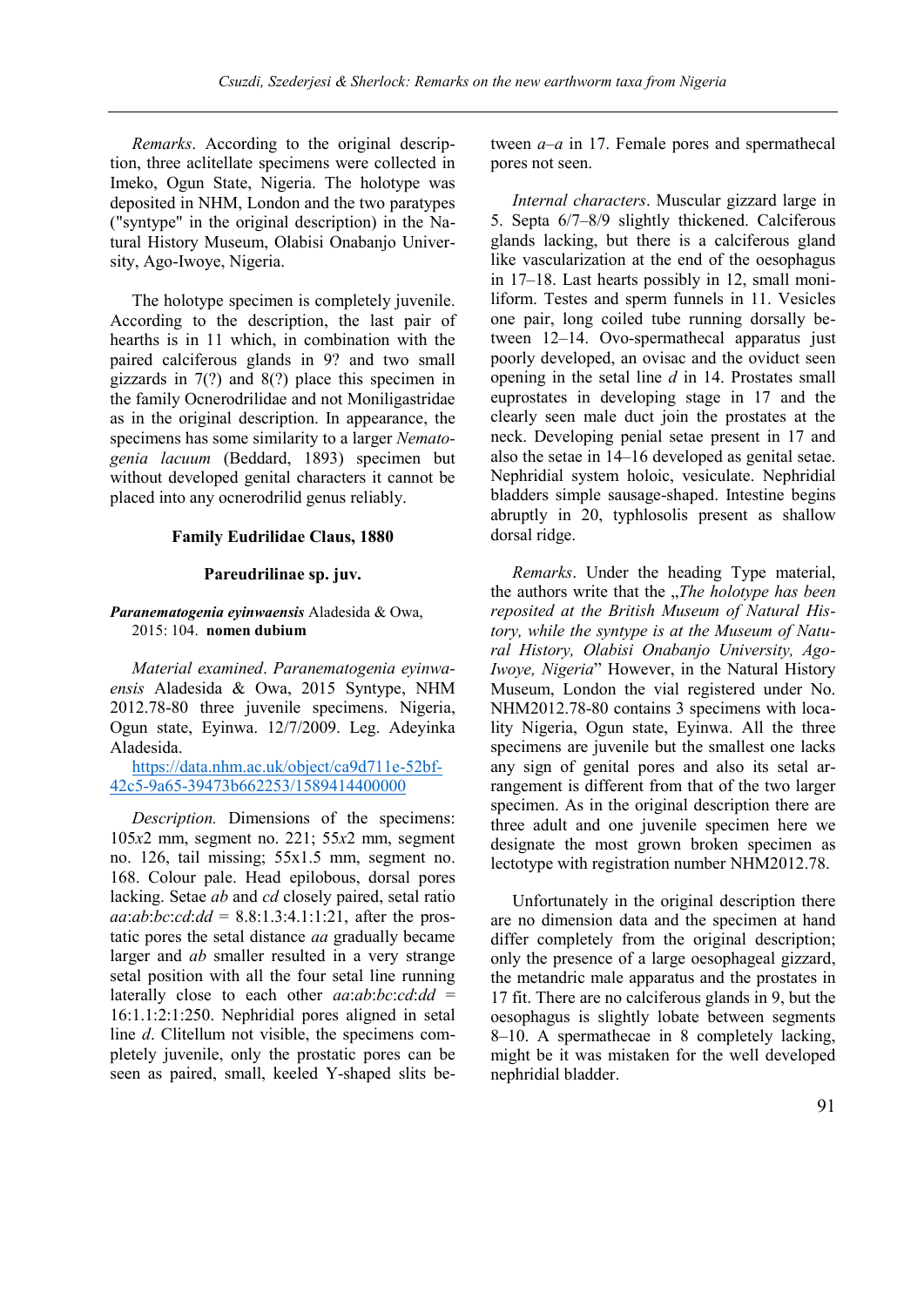

**Figures 5–7.** *Paranematogenia eyinwaensis* Aladesida & Owa, 2015. 5 = vial label, 6 = clitellar region from ventral view, 7 = setal arrangement in segment 14, 8 = setal arrangement in segment 25. *Prp* = prostate pores.

The authors relegated their new genus to Ocnerodrilidae, however the well-developed gizzard, the presence of euprostates with penial setae attached and furthermore the structure of the excretory system place this species to the subfamily Pareudrilinae of the family Eudrilidae. The structure of the hind end of the oesophagus is reminiscent of some West African *Stuhlmannia* Michaelsen, 1890 species which also show high vascularisation in the region of segment 16 (Sims 1987) however, they have single prostatic pore. The pareudriline genera with paired prostatic pores are *Nemertodrilus* Michaelsen, 1890 and *Pareudrilus* Beddard, 1894. *Nemertodrilus* is holandric and lacks penial setae but interestingly, *N. grieus* Michaelsen, 1890 possesses long tubelike vesicles in 12 running back to 18 similar as in *P. eyinwaensis*. Although*, Pareudrilus* possesses penial setae, it is holandric and has united female and spermathecal pores.

Unfortunately the juvenile stage of the ovospermathecal system prevents the exact identification of the specimens published under the name *Paranematogenia eyinwaensis*.

**Acknowledgements** – This research was supported by the grant EFOP-3.6.1-16-2016-00001 ("Complex improvement ofresearch capacities and services at Eszterházy Károly University")

## **REFERENCES**

- ALADESIDA, A.A. & OWA, S.O. (2015): Four new earthworm genera (Annelida, Oligochaeta) from Nigeria. *Journal of Natural Science, Engineering and Technology*, 14(1): 100–109.
- FRAGOSO, C. & BROWN, G.G. (2007): *Ecología y taxonomía de las lombrices de tierra en Latinoamérica: El primer Encuentro Latino-Americano de Ecología y Taxonomía de Oligoquetos (ELAE TAO1)*. In. BROWN, G.G. & FRAGOSO, G. (Eds.) Minhocas na América Latina: Biodiversidade e Ecologia, EMBRAPA Soja. Londrina, p. 25–68.
- ICZN (1999): International Code of Zoological Nomenclature. Fourth Edition. London, U.K. [available online at [https://www.iczn.org/the-code/the](https://www.iczn.org/the-code/the-international-code-of-zoological-nomenclature/the-code-online/)[international-code-of-zoological-nomenclature/the](https://www.iczn.org/the-code/the-international-code-of-zoological-nomenclature/the-code-online/)[code-online/\]](https://www.iczn.org/the-code/the-international-code-of-zoological-nomenclature/the-code-online/) International Trust for Zoological Nomenclature.
- NARAYANAN, S.P., SATHRUMITHRA, S., CHRISTOPHER, G. & JULKA, J.M. (2017): New species and new records of earthworms of the genus *Drawida* from Kerala part of the Western Ghats biodiversity hotspot, India (Oligochaeta, Moniligastridae). *ZooKeys*, 691: 1–18. doi: [10.3897/zookeys.691.13174](https://doi.org/10.3897/zookeys.691.13174)
- SEGUN, A.O. (1976–1990): Species names published by A.O. Segun. [http://bionames.org/authors/A O](http://bionames.org/authors/A%20O%20Segun)  [Segun](http://bionames.org/authors/A%20O%20Segun) [Accessed: 11.05.2020]